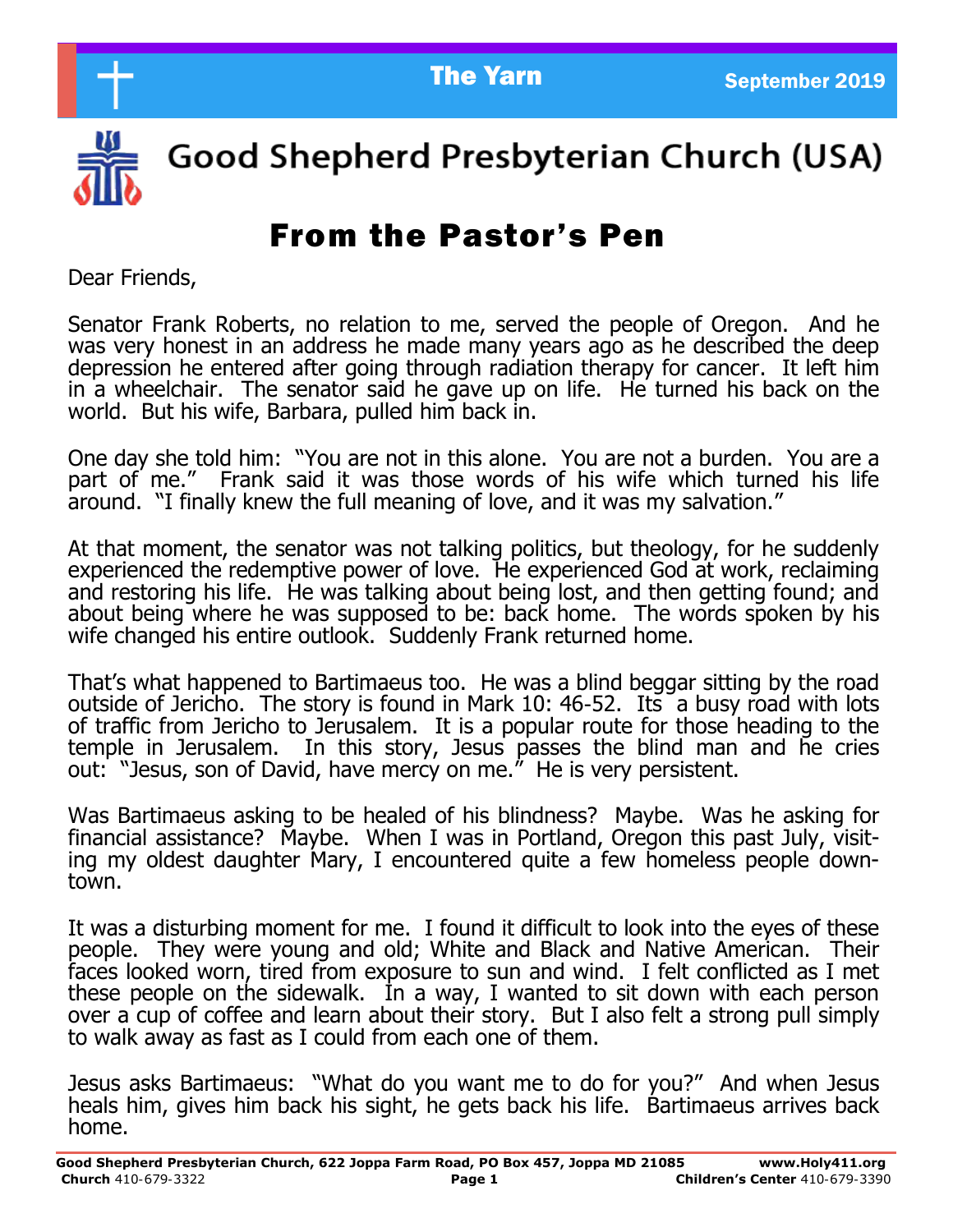My hope is that our church is a place which feels like a second home. Barbara told her husband: "You are not in this alone." That's a word we each need to hear, and then offer to another person: "You are not in this alone."

We have each other, and we can lean upon one another and learn from each other, about this healer-teacher named Jesus. In this church, we are all welcome.

Bartimaeus met Jesus and his life was changed. My prayer is that we will each meet Jesus as we gather to worship and serve through this church family. His question to the blind man is spoken to us as well: "What do you want me to do for you?"

As we leave summer and enter fall, I hope you will find new a passion to worship here, and then find new ways to serve. And I also hope you will think of another person, or family, who also needs to hear this question asked by Jesus. Then gently ask them to meet you on Sunday morning at 11 in our sanctuary. The voice of Jesus, our Savior, still beckons us: "Come and follow me."

Grace and Peace,

Keith

#### MEN'S BREAKFAST

#### **September 21, 2019, at 8:30** in the Upper Room

We will gather for a delicious meal followed by a brief program where we will learn more about our new Pastor Keith.

Time will also be given to share some of our own stories as we get to know one another. If possible, please bring a picture of yourself as a boy or young man. Children and grandchildren are also invited. If attending, they could also bring a picture.



Our time together will be about 90 minutes, so you can get on with your full Saturday. Hope you can join us. Please RSVP by calling the church office, or signing the bulletin board outside of the office. Thank you !!

## YOU ARE INVITED TO JOIN OUR CHURCH FAMILY



Do you have an interest in learning more about this church, and possibly becoming a member? **There will be a dessert meeting on Sunday, September 22nd at 6:00.** Please mark your calendar. Speak to Pastor Keith if you have questions about this. We hope you will consider joining our Fellowship!

## A BIG THANK YOU!

To our faithful Presbyterian Women. When they meet each month, at least a coin offering is taken.

And last month they gave \$150 towards our church's food pantry. Those small gifts added up and we are grateful for the women's generosity !!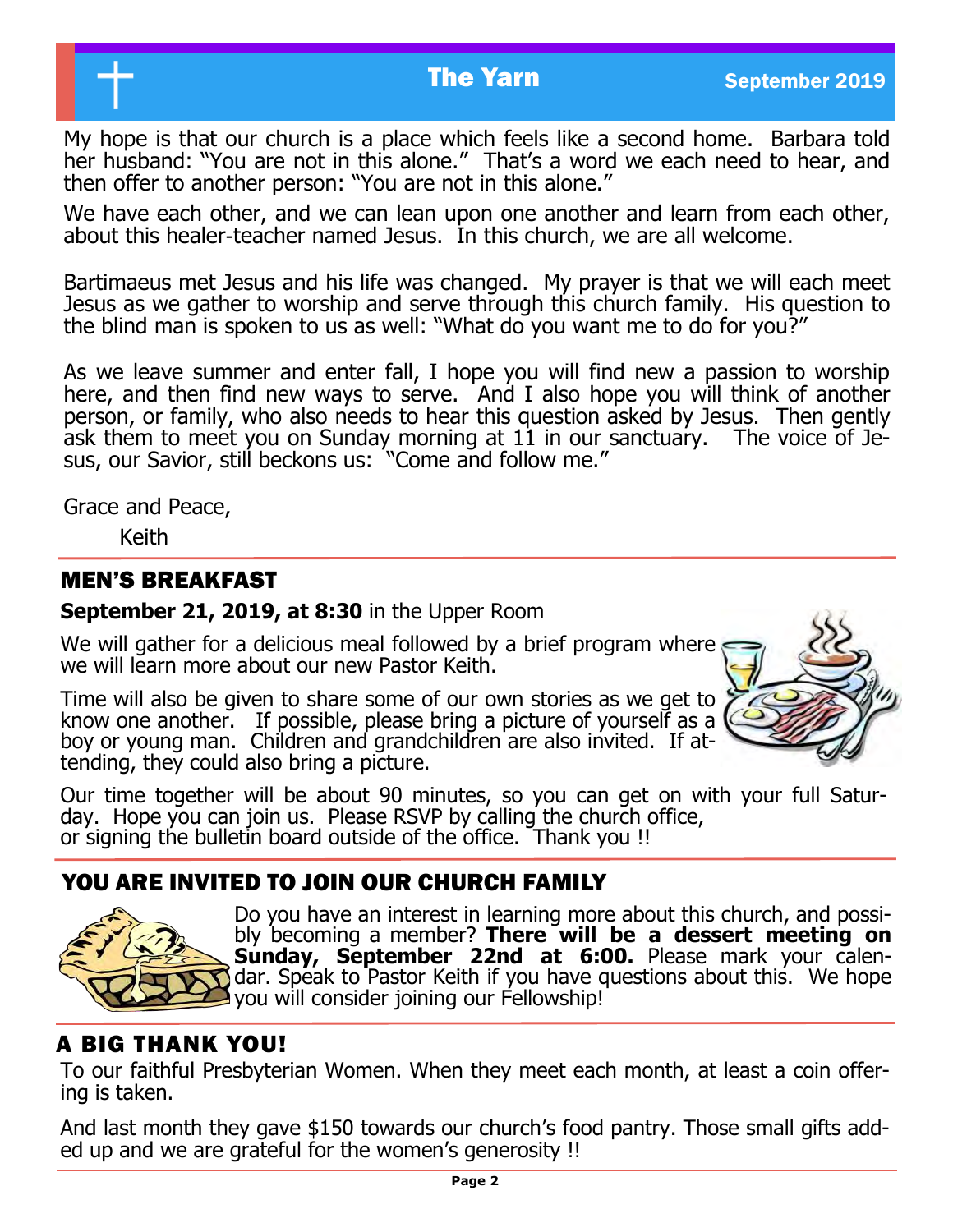# DEACON'S CORNER **SEPTEMBER 8TH - CHURCH PICNIC 11am**

#### **Our church picnic will be held at Mariner Point Park this year.**

There will be no worship service at the church, all will take place at the park. Join us for worship in a beautiful setting and enjoy special music and wonderful fellowship. We will have our picnic following the service. Deacons will provide hotdogs, rolls, paper products, and fixings. There will be a sign-up sheet for side dishes, desserts, and drinks. **Please bring a chair if you wish.** Those needing help with carrying items will have assistance. All are welcome!



#### **If the weather does not cooperate, worship will be held at Good Shepherd.**

~~~~~~~~~~~~~~~~~~~~~~~~~~~~~~~~~~~~~~~~~~~~~~~~~~~~



The Deacons ask that you join them in thanking Norma Webster and Elaine Tich, for their remarkable service as Deacons. Their time has come to take a much-needed break. The Elders extend their thanks to Gail Wronowski for her faithful service to our church as she lead the Worship Committee. These ladies were there to answer the call and were 100 percent committed to serving our church with energy, intelligence, imagination, and love. Well done our good and faithful servants. You will be missed.

#### ~~~~~~~~~~~~~~~~~~~~~~~~~~~~~~~~~~~~~~~~~~~~~~~~~~~~

## **Food Pantry Changes**

Effective **October 1st** our Food Pantry disbursement will have designated days and hours. This is not an uncommon practice and will better address the security of our Children's Center. In addition this practice will allow the office staff allotted time for this mission.

#### Pantry hours **Tuesday & Thursday 11:30 a.m. - 2:00 p.m.**



We will begin to inform our guests immediately, provide flyers and post our hours. Should you have any questions please address with Chris Bohns, Valerie Davis, or Keith.

Please continue to stock the pantry on the 1st Sunday of the month. Cool weather is coming. Think soup, canned meats, canned potatoes, kids cereal, oatmeal, etc. Thank you for your continued service to those less fortunate.

# CHILDREN'S CENTER REQUESTS

Unscented baby wipes, masking tape, disinfecting wipes, flour, salt, baggies (sandwich, gallon and 2.5 gallon)



Containers - egg cartons, boxes of all sizes, milk cartons, yogurt containers etc. Scraps - fabric, wallpaper, wrapping paper, ribbon, or yarn. Small counting objects - buttons, old keys, shells, screws and bolts. Old magazines and catalogs. Odds and ends - Costume jewelry, plastic cutlery, party favors, greeting cards and any other items of the like.

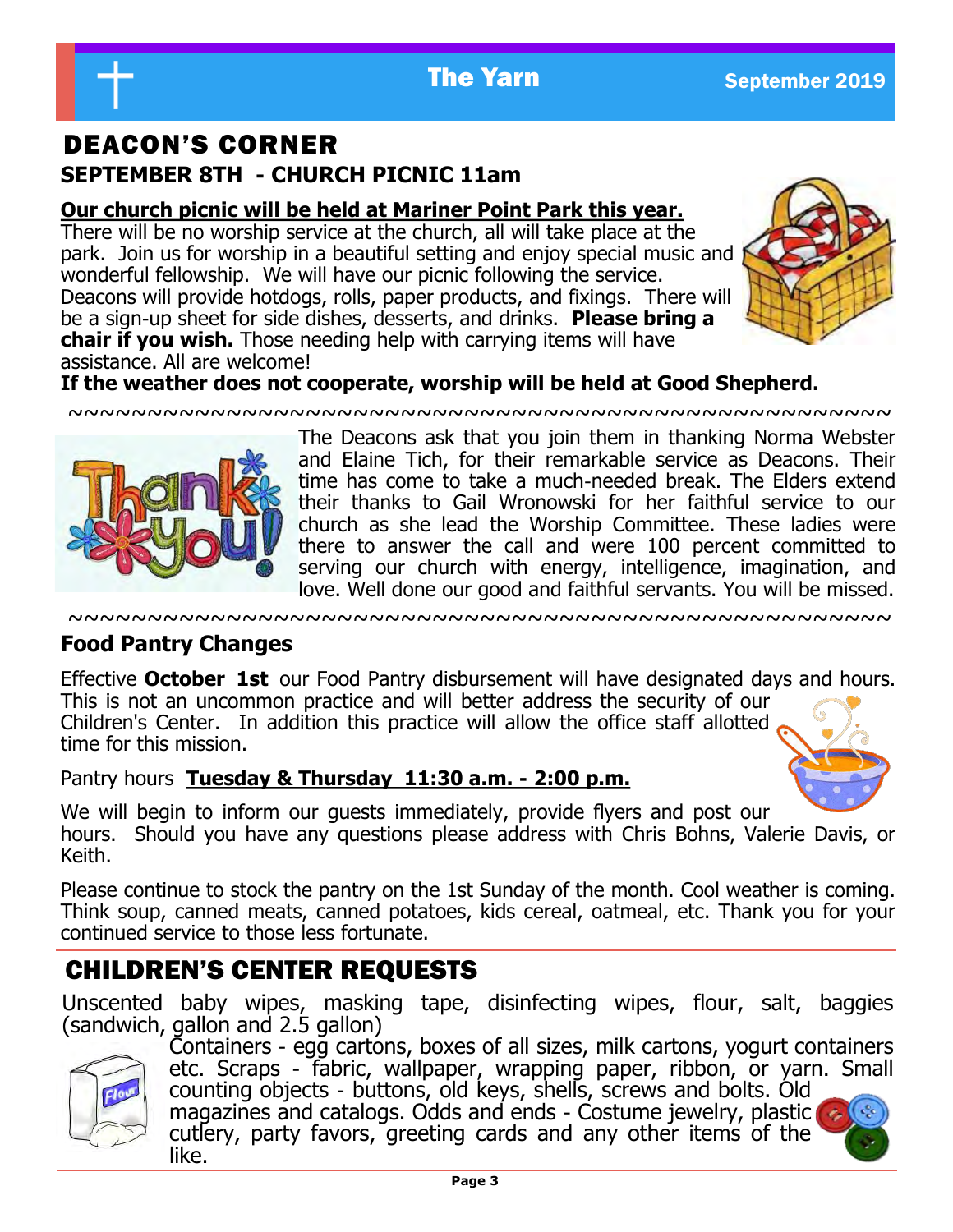

## WOMEN'S ASSOCIATION

**BACKPACK COLLECTION 2019** - A big THANK YOU to all who donated **78 Backpacks** for Riverside Elementary!

~~~~~~~~~~~~~~~~~~~~~~~~~~~~~~~~~~~~~~~~~~~~~~~~~~~~ **Thursday, September 26 10:00 AM** (4<sup>th</sup> Thursday Program)

**Janelle Schmidt**, our new Children's Center Director will be our speaker for our first 4<sup>th</sup> Thursday Program of our new year. We have all been hearing and seeing the exciting changes that have been happening since she joined us. It will be nice to meet her and learn more about her future plans for our center.

~~~~~~~~~~~~~~~~~~~~~~~~~~~~~~~~~~~~~~~~~~~~~~~~~~~~

#### **GSPC WOMEN'S CIRCLE BIBLE STUDY**

Thursday, September 12, 2019 10:00 am – 12:00 pm Upper Room

#### LOVED CARVED IN STONE

#### A Fresh Look at the Ten Commandments

Did you know that nowhere in the Hebrew text does the word, "commandments" appear? In the Bible, these utterances are called just what they are: "Words". One way to consider the Ten Words is as a love letter from God to that community stuck in the wilderness. In this study we will see these WORDS as a passionate outpouring of God's love rather than a harsh list of requirements. As we work together through this study, each lesson will begin with an exploration of the Words in their biblical contexts. From there we will consider a moment from Jesus' life that shows us how Jesus lived out that Word. We will then consider the Word for our own lives and contexts. We will conclude with an invitation to pray with the Word in our Circle and in our person devotions. Let us gather together!

LESSON ONE: Words of Love: I Am Your God; You Shall Have No Others (The first and second Words) SCRIPTURE: Exodus 20:1-6 and Matthew 22:34-37

CORE CONCEPT: When God says, "I am the Lord your God…" and "You shall not make for yourself an idol…", God is inviting us to look only to God for our sense of worth, our power, and our most steadfast and true relationship. In Jesus Christ we see God most clearly revealed and hear the call to love God, others and self.

LIFE WOUND: WORD ONE- Loneliness/Separation from God

WORD TWO –Helplessness and fearful desire for a quick fix.

PAUSE AND REFLECT: (in preparation for the Bible Study)

In what ways do you put other things before God?

BRING YOUR LUNCH

#### SEPTEMBER & OCTOBER SCHEDULES

|         | <b>Ushers:</b>        | <b>Tellers:</b>                | <b>Lay Readers:</b> | <b>Children's Time:</b> |
|---------|-----------------------|--------------------------------|---------------------|-------------------------|
| Sep. 1  | Petnic, Workman       | Kent, Bohns                    | Soung Hee           | Edie Burns              |
| Sep. 8  | Tich, McKemy, Morgan  | Starke, Webster                | <b>Vickie Maas</b>  | Keith Roberts           |
| Sep. 15 | Douglas, Webster,     | Pfoutz, Wagener                | Clay Maas           | Gail Wronowski          |
|         | Starke, Shuttlesworth |                                |                     |                         |
| Sep. 22 | Maas, Wronowski       | PreVatte, Workman Sue Thompson |                     | Allen Wronowski         |
| Sep. 29 |                       | Baranowski, Maas               | Edie Burns          | <b>Bill Starke</b>      |
| Oct. 6  | Petnic, Workman       | Bohns, Kent                    | Delores Barr        | Chris Bohns             |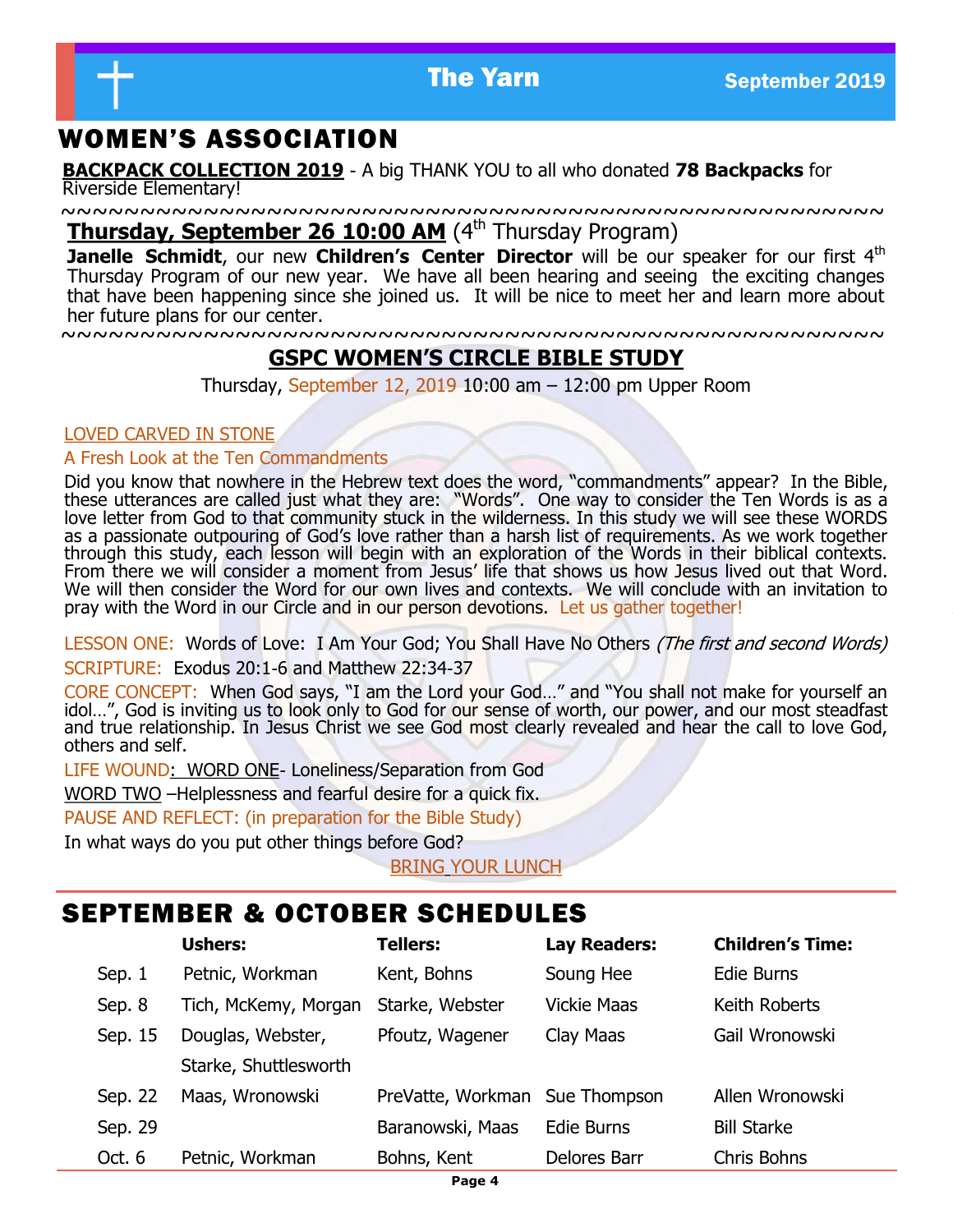|                                                                                                                                                                                                                                                                                                                                                                                                                                                                                                                                                                                                                                                  |                                                    | <b>The Yarn</b>                                                                                                                                                                                                         | <b>September 2019</b> |  |
|--------------------------------------------------------------------------------------------------------------------------------------------------------------------------------------------------------------------------------------------------------------------------------------------------------------------------------------------------------------------------------------------------------------------------------------------------------------------------------------------------------------------------------------------------------------------------------------------------------------------------------------------------|----------------------------------------------------|-------------------------------------------------------------------------------------------------------------------------------------------------------------------------------------------------------------------------|-----------------------|--|
|                                                                                                                                                                                                                                                                                                                                                                                                                                                                                                                                                                                                                                                  | Sunday, 1                                          | Worship 11:00<br>Coffee 12:00                                                                                                                                                                                           |                       |  |
| 巨                                                                                                                                                                                                                                                                                                                                                                                                                                                                                                                                                                                                                                                | Monday, 2                                          | 1st Sunday Food Pantry<br><b>Labor Day-Office &amp; Children's Center</b><br>Closed!                                                                                                                                    |                       |  |
|                                                                                                                                                                                                                                                                                                                                                                                                                                                                                                                                                                                                                                                  | Tuesday, 3                                         | Before & Aftercare begins for school age<br>Children's Center-Kona Ice Truck 4:00                                                                                                                                       |                       |  |
|                                                                                                                                                                                                                                                                                                                                                                                                                                                                                                                                                                                                                                                  | Wednesday, 4                                       | Deacon's Meeting 6:15<br><b>Choir 7:30</b>                                                                                                                                                                              |                       |  |
|                                                                                                                                                                                                                                                                                                                                                                                                                                                                                                                                                                                                                                                  | Friday, 6<br>Sunday, 8                             | Grandparent Day Party 4:00<br><b>Mariner Point Park Worship &amp;</b><br><b>Picnic 11:00</b>                                                                                                                            |                       |  |
|                                                                                                                                                                                                                                                                                                                                                                                                                                                                                                                                                                                                                                                  | Wednesday, 11                                      | Pre-school Committee 3:00-4:00<br>Shepherd's Kids 5:30                                                                                                                                                                  |                       |  |
|                                                                                                                                                                                                                                                                                                                                                                                                                                                                                                                                                                                                                                                  | Thursday, 12                                       | <b>Choir 7:30</b><br>GSWA-Bible Study Begins! 10:00-12:00<br>Session 7:00                                                                                                                                               |                       |  |
| $\begin{array}{c} \n\Box \quad \quad \Box \quad \quad \quad \Box \quad \quad \quad \quad \Box \quad \quad \quad \quad \Box \quad \quad \quad \quad \Box \quad \quad \quad \quad \Box \quad \quad \quad \quad \Box \quad \quad \quad \quad \Box \quad \quad \quad \quad \Box \quad \quad \quad \quad \Box \quad \quad \quad \Box \quad \quad \quad \quad \Box \quad \quad \quad \Box \quad \quad \quad \Box \quad \quad \Box \quad \quad \Box \quad \quad \Box \quad \quad \Box \quad \quad \Box \quad \quad \Box \quad \quad \Box \quad \quad \Box \quad \quad \Box \quad \quad \Box \quad \quad \Box \quad \quad \Box \quad \quad \Box \quad \$ | Sunday, 15<br>Monday, 16<br><b>Wednesday, 18</b>   | <b>Adult Sunday School begins 9:30</b><br>Children's Center-Midland Fundraiser Starts<br>October YARN Deadline!<br><b>Worship Committee 9:00</b><br>Shepherd's Kid's 5:30<br>Back to School-Children's Center 6:00-7:00 |                       |  |
|                                                                                                                                                                                                                                                                                                                                                                                                                                                                                                                                                                                                                                                  | Thursday, 19<br>Saturday, 21<br>Sunday, 22         | <b>Choir 7:30</b><br><b>Facilities Committee Meeting 1:00</b><br>Men's Breakfast 8:30-10:00<br>Adult Sunday School begins 9:30<br>Worship 11:00                                                                         |                       |  |
|                                                                                                                                                                                                                                                                                                                                                                                                                                                                                                                                                                                                                                                  | <b>Wednesday, 25</b><br>Thursday, 26<br>Sunday, 29 | Coffee 12:00<br>New Member Dessert Meeting 6:00<br><b>Choir 7:30</b><br>4th Thursday-Janelle Speaking 10:00-1:00<br>Adult Sunday School begins 9:30<br>Worship 11:00                                                    |                       |  |
|                                                                                                                                                                                                                                                                                                                                                                                                                                                                                                                                                                                                                                                  | Monday, 30                                         | Coffee 12:00<br>Children's Center-Rita's Fundraiser<br>4:00-8:00                                                                                                                                                        |                       |  |
|                                                                                                                                                                                                                                                                                                                                                                                                                                                                                                                                                                                                                                                  |                                                    | <b>Children's Center-Midland Fundraiser Ends</b>                                                                                                                                                                        |                       |  |